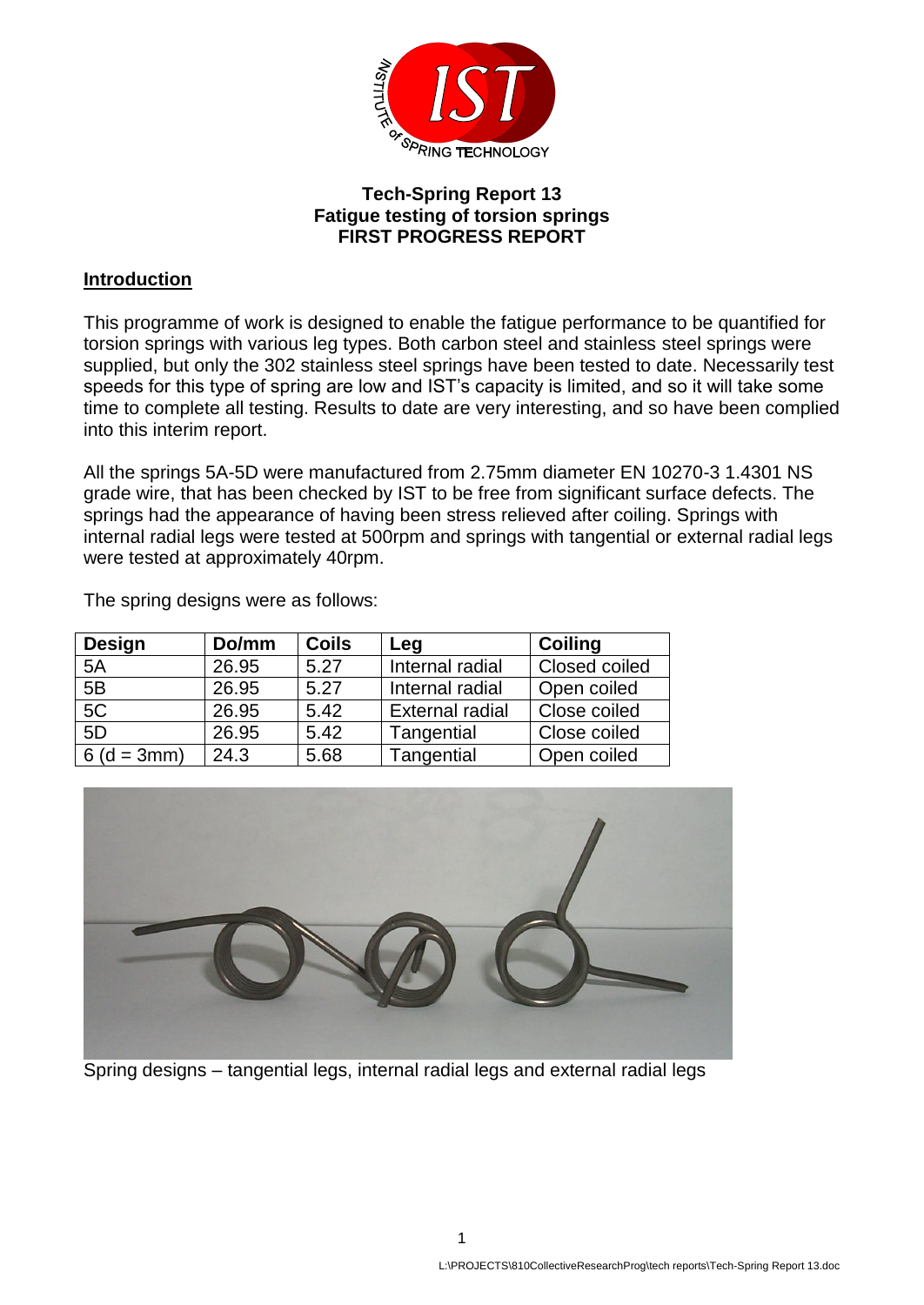



Close coiled and open coiled

A typical printout from IST's CAD program is shown below utilising the EN 13906-3 design methodology.

| INSTITUTE OF SPRING TECHNOLOGY                                                                                                                                                                                |                                                    |                                                                                  |                                                                                  |                                                                                                                         | Date:                                                      | 23/07/2008 16:54:37                  |
|---------------------------------------------------------------------------------------------------------------------------------------------------------------------------------------------------------------|----------------------------------------------------|----------------------------------------------------------------------------------|----------------------------------------------------------------------------------|-------------------------------------------------------------------------------------------------------------------------|------------------------------------------------------------|--------------------------------------|
| Identifier:<br>Part No.:<br>Details:                                                                                                                                                                          | 5С<br>External radial legs<br>810j)                |                                                                                  |                                                                                  |                                                                                                                         |                                                            |                                      |
| Spring Type Round / Rect Wire Torsion<br>Designed To:<br>Tolerance Standard:                                                                                                                                  | EN 13906-3: 2002<br>DIN 2194: 2002                 |                                                                                  |                                                                                  | Calculated Data<br>Body Length:<br>Body Length (Max):<br>Partial Angle (Free):                                          | 18.03<br>19.54<br>208.80                                   | mm.<br>mm.<br>Dea                    |
| Material<br>EN 10270 Pt3 Aust, Stainless<br>Youngs Mod (E):<br>Rigidity Mod (G):<br>Density:<br>Unprestress:<br>Prestress:                                                                                    | 185000<br>73000<br>.00000790<br>$0 - 70$<br>70-100 | N/mm <sup>A2</sup><br>N/mm <sup>42</sup><br>Ka/mm^3<br>%<br>%                    |                                                                                  | Stress Factor:<br>Spring Index:<br>Inside Diameter:<br>Mean Coil Dia.<br>Wire Length:<br>Weight / 100:<br>Natural Freq: | 1.10<br>8.84<br>21.47<br>24.21<br>476.68<br>2.22<br>9662.9 | mm.<br>mm<br>mm.<br>Кq<br><b>RPM</b> |
| Wire Section:<br>Leg Type:<br>Length Leg 1:<br>Length Leg 2:                                                                                                                                                  | Round Wire<br>Radial Leg<br>17.00<br>35.00         | mm<br>mm                                                                         |                                                                                  |                                                                                                                         |                                                            |                                      |
| Design Parameters<br>Wire Diameter:<br>Outside Diameter:<br>Total Coils:<br>Spring Rate:                                                                                                                      | 2.74<br>26.95<br>5.58<br>20.22                     | mm<br>mm                                                                         | Nmm/Deg(Calculated)                                                              |                                                                                                                         |                                                            |                                      |
| Stress Data                                                                                                                                                                                                   |                                                    |                                                                                  |                                                                                  |                                                                                                                         |                                                            |                                      |
| Lower                                                                                                                                                                                                         |                                                    |                                                                                  | <b>Operating Positions</b><br>% Tensile                                          |                                                                                                                         |                                                            |                                      |
| Tensile<br>NS<br>HS.<br>Specified                                                                                                                                                                             | 1600<br>1700                                       | 1<br>13 U<br>12 U                                                                | $\overline{2}$<br>25 U<br>24 U                                                   | 3<br>75 P<br>71 P                                                                                                       |                                                            |                                      |
| <b>Operating Data</b>                                                                                                                                                                                         |                                                    |                                                                                  |                                                                                  |                                                                                                                         |                                                            |                                      |
|                                                                                                                                                                                                               |                                                    | 1                                                                                | Operating Positions<br>2                                                         | 3                                                                                                                       |                                                            |                                      |
| Torque (Nmm)<br>Deflection (Deg)<br>Partial Angle (Deg)<br>Stress (Dea)<br>Inside Diameter (N/mm^2)<br>Body Length (Max) (mm)<br>Load Tol. Grade 1 (mm)<br>Load Tol. Grade 2 (Nmm)<br>Load Tol. Grade 3 (Nmm) |                                                    | 404.47<br>20.00<br>228.80<br>200<br>21.23<br>19.69<br>337.65<br>535.95<br>857.52 | 808.94<br>40.00<br>248.80<br>401<br>21.00<br>19.85<br>337.65<br>535.95<br>857.52 | 2426.8<br>120.00<br>328.80<br>1202<br>20.11<br>20.46<br>337.65<br>535.95<br>857.52                                      |                                                            |                                      |
|                                                                                                                                                                                                               |                                                    |                                                                                  | _________________                                                                |                                                                                                                         |                                                            |                                      |

Software Copyright @ 2002-2007 Institute of Spring Technology, Sheffield, UK (V7.43)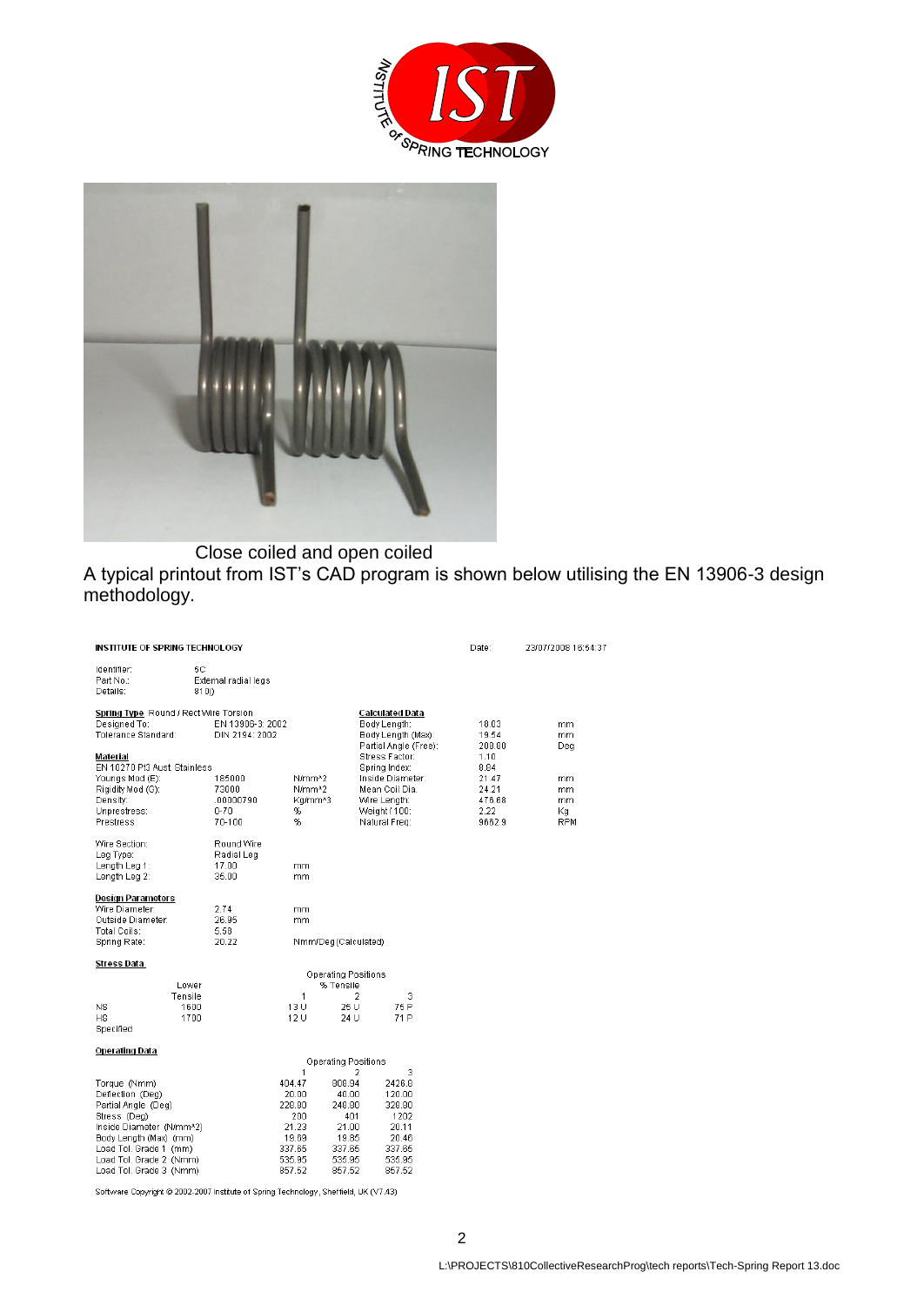

## **Operating Positions**



The corrected stress shown is higher than the uncorrected stress – do partners agree that this is correct? I suspect that it should be lower.

| <b>Design</b> | Angle                                |                                      |            |            |             |             |             |
|---------------|--------------------------------------|--------------------------------------|------------|------------|-------------|-------------|-------------|
|               | <b>Torque/Nm</b>                     |                                      |            |            |             |             |             |
|               | $20^\circ$                           | $40^{\circ}$                         | $60^\circ$ | $80^\circ$ | $100^\circ$ | $120^\circ$ | $140^\circ$ |
| 5A close IR   | 0.44                                 | 0.91                                 | 1.33       | 1.76       | 2.16        | 2.53        | 2.85        |
| 5B open IR    | 0.44                                 | 0.86                                 | 1.28       | 1.71       | 2.13        | 2.51        | 2.88        |
| 5C close ER   | 0.39                                 | 0.85                                 | 1.26       | 1.64       | 2.05        | 2.45        | 2.86        |
|               |                                      | with $L_1 = 17$ mm and $L_2 = 35$ mm |            |            |             |             |             |
|               | 0.43                                 | 0.91                                 | 1.33       | 1.76       | 2.14        |             |             |
|               | with $L_1 = L_2 = 0$ mm              |                                      |            |            |             |             |             |
| 5D close T    | 0.36                                 | 0.70                                 | 0.99       | 1.44       | 1.82        | 2.22        | 2.60        |
|               | with $L_1 = 30$ mm and $L_2 = 25$ mm |                                      |            |            |             |             |             |
| 6 open T      | 0.44                                 | 0.92                                 | 1.45       | 1.95       | 2.54        | 3.08        | 3.60        |
|               | with $L_1 = 50$ mm and $L_2 = 28$ mm |                                      |            |            |             |             |             |

Load Test results:

Fatigue Test results:

| <b>Batch</b> | <b>Test Range</b>                                         | <b>Lives</b>                       |
|--------------|-----------------------------------------------------------|------------------------------------|
| 5A close IR  | 10°-130° (no mandrel)   39,4630 ~ 45,000                  |                                    |
| 5B open IR   | $10^{\circ}$ -100 $^{\circ}$ (no mandrel)   3 million U/B |                                    |
| 5B open IR   | $10^{\circ}$ -130 $^{\circ}$ (no mandrel)                 | 225,740, 106,470. 107,760, 149,350 |

3